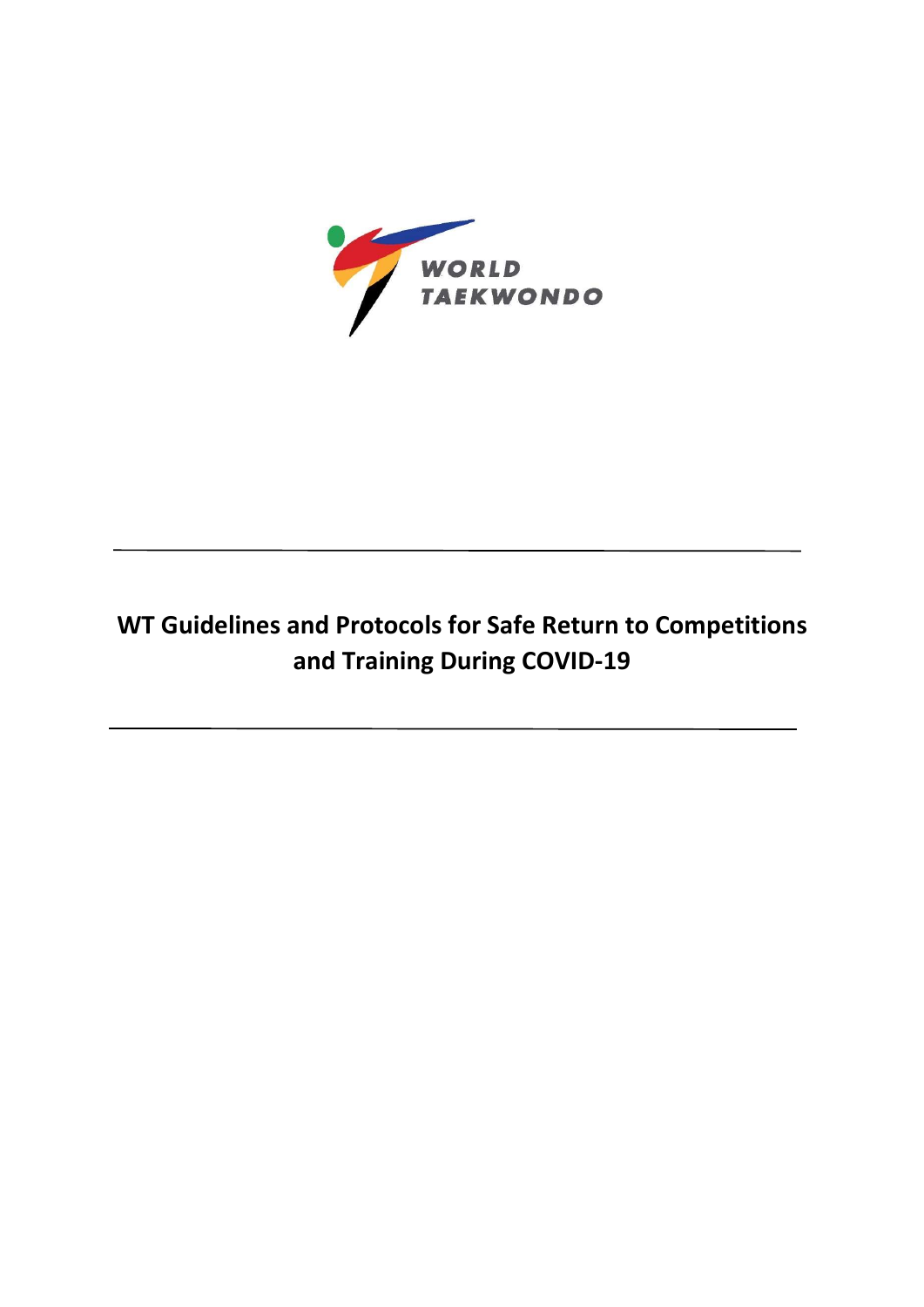

# Introduction

Our WT medical committee would like to introduce these guidelines and protocols to mitigate the risk of COVID-19 transmission and infection in COVID19 pandemic and epidemic conditions

We acknowledge that there may be variability from country to country in terms of the levels of COVID19 prevalence and preventive measures, so our guidelines and protocols are based on universal guidelines from the WHO (World Health Organization) and our own sport-specific characteristics and requirements.

These guidelines can be flexible to some extent, in order not to jeopardize the health and safety of the WT athletes and stakeholders and also compliant with the local and national public health regulations and public health and healthcare resources of the hosting country upon discussion and agreement between WT medical committee, WT sports committee and MNA (Member National Association)

These guidelines are based on hypothetical scenarios which may need to be readjusted according to the local situation

The essential requirement for implementing these guidelines is that local authorities have lifted curfew or lockdown and people are allowed to leave their home and gather together under certain conditions.

Respecting hygienic measures, such as washing and sanitizing the hands regularly, using disposable paper handkerchiefs/masks, and practicing social distancing are mandatory in order to protect eachother and stop the spreading of the virus.

Anyone planning to participate at any level in the training sessions must fill out and sign a health questionnaire testifying that they are in a good health condition.

Minors (Age under 18) must present parental or guardian's consent before participating in the competitions.

ne MNA medical committee director or team doctors (or nead or team if there is no team doctor<br>variable) are responsible for collecting the questionnaires. The MNA medical committee director or team doctors (or head of team if there is no team doctor available) are responsible for collecting the questionnaires.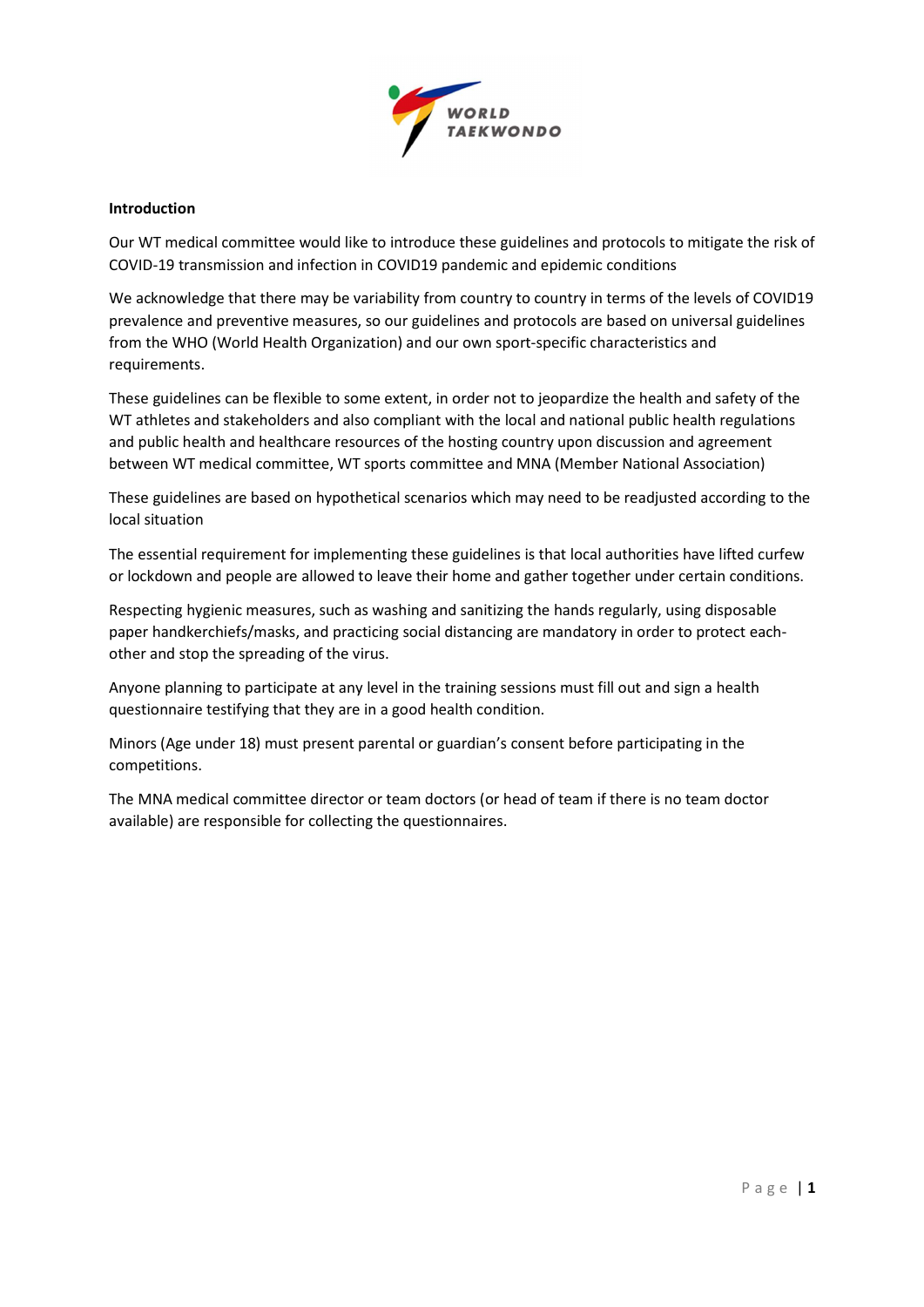

# 4 Levels of Vigilance phase of COVID19 outbreak:

Level 4 (Very High Vigilance Phase)- Worldwide pandemic per WHO and national pandemic per national public health authority

Level 3 (High Vigilance Phase)- Worldwide pandemic per WHO and national epidemic per national public health authority

Level 2 (Medium Vigilance Phase)- Worldwide pandemic per WHO and national endemic stage (in more than 70% of Member National Associate countries including hosting country and all participating countries

Level 1 (Preventive Vigilance Phase)- End of Worldwide pandemic (or close to the end of pandemic) per WHO and national endemic stage in more than 90% of Member National Associate countries which includes hosting country and all participating countries

# Disclaimer

Each MNA and local club must consult their local public health authorities to make sure these WT guidelines and Protocols for safe return to competition and training guidelines meet their restrictions and requirements and can be implemented and accommodated using their available local resources according to the level of COVID19 infection and restrictions of their country.

WT maintains the right to revise these guidelines according to the progression of the Covid-19 pandemic and corresponding WHO recommendations and guidelines.

[1] Safe return-to-competition protocols and recommendations for very high vigilance phase of COVID19. (Level 4 Vigilance phase – Worldwide pandemic per WHO and national pandemic per national public health authority)

# This protocol will be activated when

- This protocol will be activated when<br>
(1) There is active and significant incremental increases in the number of daily confirmed COVID19<br>
cases (national and world wise pandemic) and COVID19-related deaths in the country (1) There is active and significant incremental increases in the number of daily confirmed COVID19 cases (national and world wise pandemic) and COVID19-related deaths in the country uptrending in a 7 day period (not reaching the peak of COVID19 outbreak in the nation yet) AND/OR
	- (2) It is still mandatory to:
		- a. keep 6 feet of physical distance to avoid close contact
		- b. wear a mask at all times
		- c. all the indoor activities are banned or restricted according to their national or local public health authority.

- International Level (WT promoted G1 and above or WT sanctioned): On this level, ANY international WT competitions (both Kyorugi and Poomsae) are not allowed.

- National/State/Province Level (MNA promoted or sanctioned): ANY National/State/Province level competitions are not allowed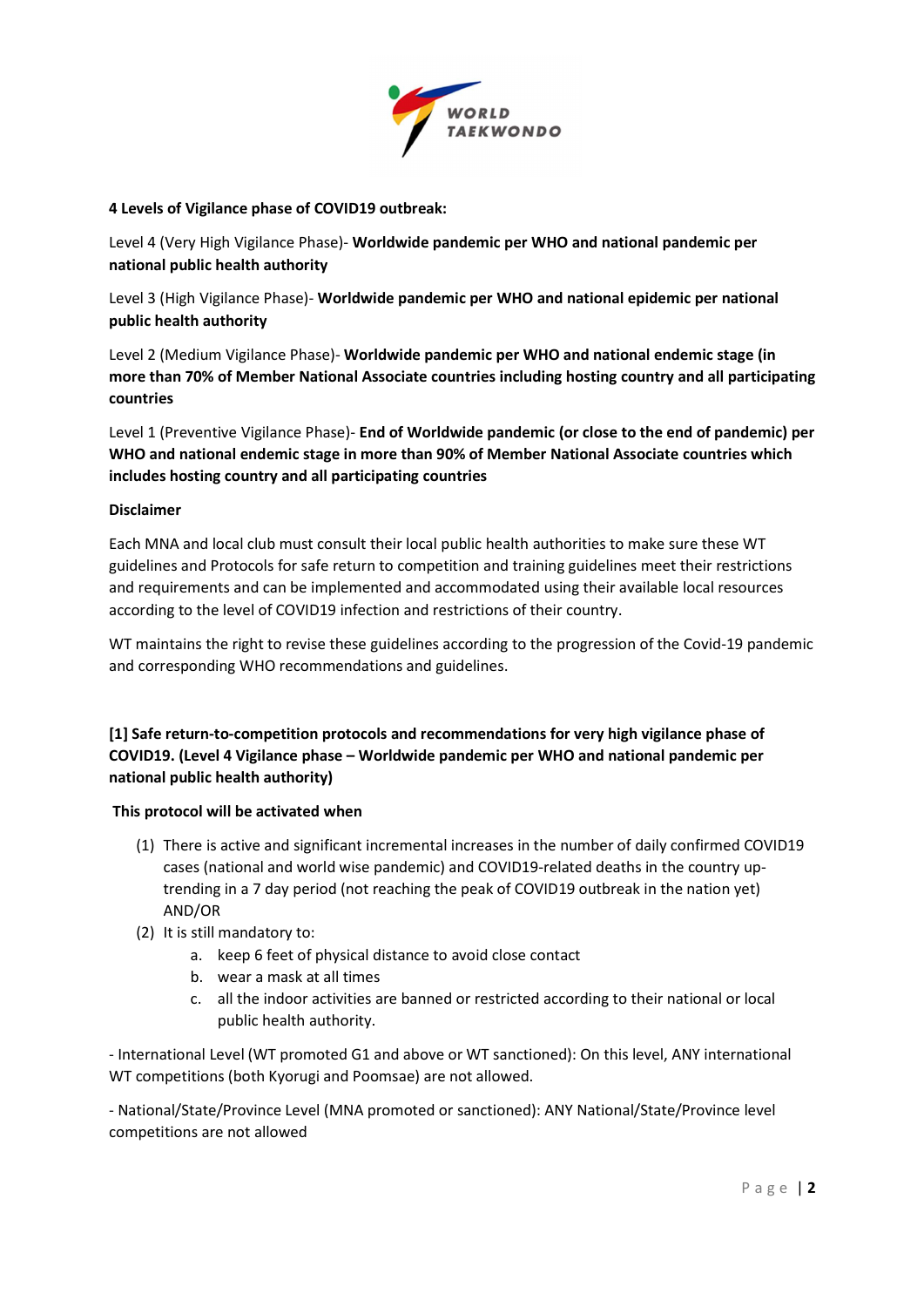

- Regional Local Club Level: ANY Regional Local level competitions are not allowed

- Practice/ training: May be allowed with limited number of participants based on hosting country's local authorization restrictions and mitigation policy on gathering

## Sanitary requirements

- Keep 6-feet (2m) of Physical distance
- No physical contact for social greeting (such as hand-shaking or hugging)

- Limited number of athletes per local or national public authority regulations (less than 10 people at a time in the same place)

- strictly follow WHO/national/local COVID-19 contact restrictions
- Wearing Mask or mouth & nose cover (such as scarf) is mandatory
- Wearing disposable gloves is mandatory in situations of direct contact for referees, athletes, coaches, and staff
- No bathrooms, showers or toilets are allowed to be used at the venue
- Use hand sanitizer and wash hands frequently
- Clean and sanitize the training/practice facility frequently
- Natural or filtered ventilation of the training/practice facility at all times.
- No laying on the floor during rest periods

#### Recommendations for training

- Individualized practice and training
- Athletes should wear their own personal equipment only and not share.

- Personal equipment (protectors, mouthguard, bags, etc) must be sanitized - before wearing the equipment and when finished using the equipment for the day

- Cleaning cloths used for sanitizing must be washed daily
- outdoor practice and training are strongly encouraged

- For indoor practice with limited number of participants, always keep the windows open and/or use adequate ventilation or air circulation at all times.

Recommendations for training<br>
- Individualized practice and training<br>
- Athletes should wear their own personal equipment only and not share.<br>
- Personal equipment (protectors, mouthguard, bags, etc) must be sanitized - be - Athletes and coaches who participate in practice and training must wash hands or use hand sanitizer at least every hour and should not rub their eyes or face with uncleaned hands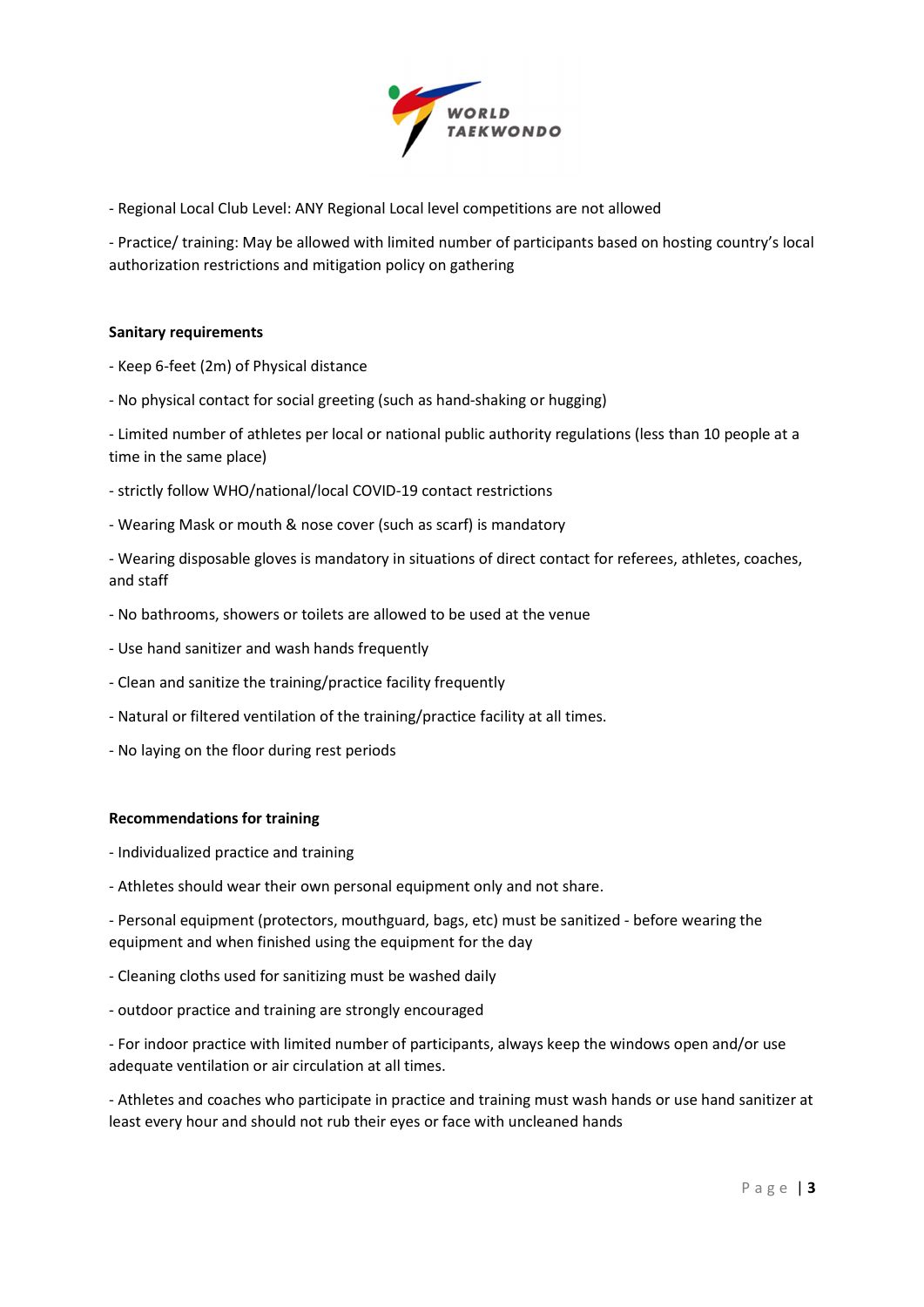

Athletes and coaches should turn away from each other when sneezing or coughing.

- Athletes and coaches who participate in training are strongly encouraged to wear protective equipment to cover their mouth and nose such as a cloth mask, thin surgical mask, scarf to cover mouth/nose and do non-contact training while keeping 6 feet of distance from others.

- Training room and Dojang must be cleaned and sanitized at least 3 times a day (2 hours before starting and in between morning/afternoon/evening sessions

- Any athlete or coach who has been in recent close contact with anyone with COVID19 symptoms within the past 14 days or who has been in recent close contact with anyone who has been diagnosed with COVID19 (within the past two weeks) must not participate in the practice or training until they receive clearance by their medical doctor and follow local or national public health authorities

- Any athlete or coach who has symptoms suggesting COVID19 (such as fever, chills, shortness of breath, fatigue, sore throat, cough, loss of smell or taste, diarrhea, headache) must not participate in the competitions and should immediately undergo COVID19 testing and should be immediately quarantined until cleared by their medical doctor or the local public health authority.

# [2] Safe return-to-competition protocols and recommendations for high vigilance phase of COVID19 . (Level 3 Vigilance phase – Worldwide pandemic per WHO and national epidemic per national public health authority)

# This protocol will be activated when

- (1) There is still active but much slower incremental increases in the number of daily confirmed COVID19 cases (passing the peak increment and down trending of confirmed daily cases with stable R value) and COVID-19 related deaths in the country AND
- (2) It is strongly recommended to keep 6 feet of physical distance (at least 3 feet of physical distance) to avoid close contact and to wear mask at all times AND/OR
- (3) Indoor activities are permitted with strict restrictions according to national or local public health authorities.

- International Level (WT promoted G1 and above or WT sanctioned): ANY international WT competitions (both Kyorugi and Poomsae) are not allowed. Unofficial online poomsae competition may be considered if the organizer strictly follows our WT safe return-to-competition guidelines and the local public health authority of participants' countries restrictions and regulations on sporting activities

distance) to avoid close contact and to wear mask at all times AND/OR<br>
(3) Indoor activities are permitted with strict restrictions according to national or local public health<br>
authorities.<br>
- International Level (WT pro - National/State/Province Level (MNA promoted or sanctioned): National competitions which will require more than 100 participating athletes are still not allowed. However, state/province level competitions may be allowed. LOC (Local Organizing Committee) must get permission from national and local public health authorities and be in compliance to WT safe return-to-competition guidelines and be in strict compliance with national and local public health restrictions and regulations on sporting activities and events during COVID. Only up to 2 courts will be permitted for competitions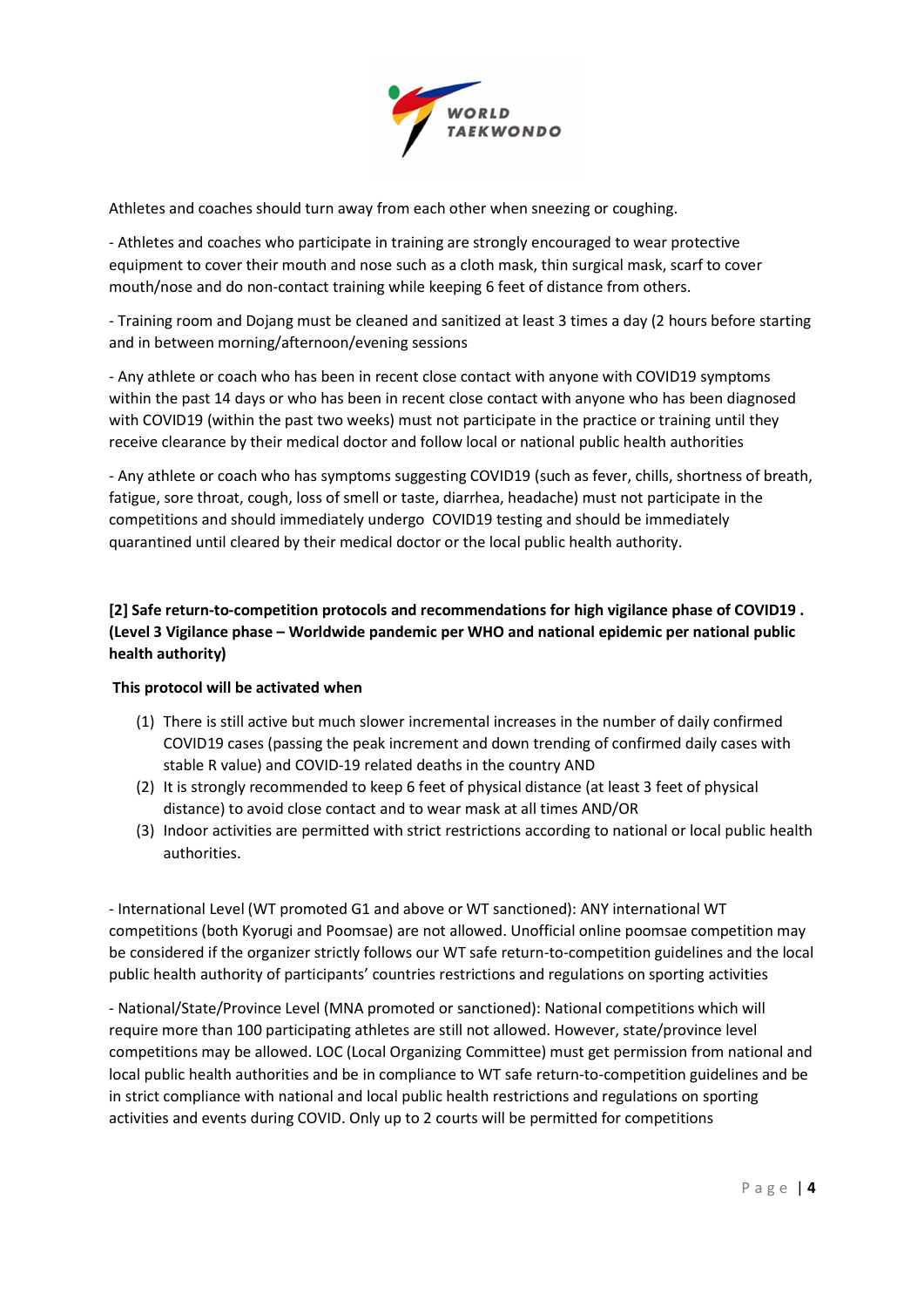

- Regional Local Club Level: Regional Local level competitions may be allowed if it is permitted by the local public health authority in compliance with WT safe return-to-competition guidelines and be in strict compliance with local public health restrictions and regulations on sporting activities and events during COVID. Only up to 2 courts will be permitted for competitions

- Practice/ training: May be allowed with a limited number of participants based on hosting country's local authorization restrictions and mitigation policy on gathering

## Sanitary requirements

- Try to Keep 6-feet (2m) of Physical distance. If not possible, then keep at least 3-feet(1m) of physical distance at all times (exception: athletes, coach, team medical staff and center referee during a match)

- No physical contact for social greeting (such as hand-shaking or hugging)
- Limited number of athletes per local or national public authority regulations
- strictly follow WHO/national/local COVID-19 contact restrictions

- Wearing a mask or mouth & nose cover (such as scarf) is mandatory (except for athletes during a match)

- Wearing disposable gloves is mandatory in situations of direct contact for referees, athletes, coaches and staff. Gloves should be disposed of and replaced at the end of each match or session (depending on degree of soiling or contact with other persons).

- Centre Referees, medical team and assistant staff who may have close contact with athletes or other people must wear eye protection (such as goggles or facial shield)

\*glasses for vision correction or sunglasses are not adequate for use as eye protection

Festrooms, showers, locker room or toilets must be cleaned frequently (at least 6 times a day) and<br>access should be controlled and monitored to prevent crowding and allow maintenance of the 6-feet<br>physical distance (2 mete - Restrooms, showers, locker room or toilets must be cleaned frequently (at least 6 times a day) and access should be controlled and monitored to prevent crowding and allow maintenance of the 6-feet physical distance (2 meters) requirement

- Use hand sanitizer and wash hands frequently
- Clean and sanitize the training/practice facility frequently
- Natural or filtered ventilation of the training/practice facility at all times
- No laying on the floor during rest periods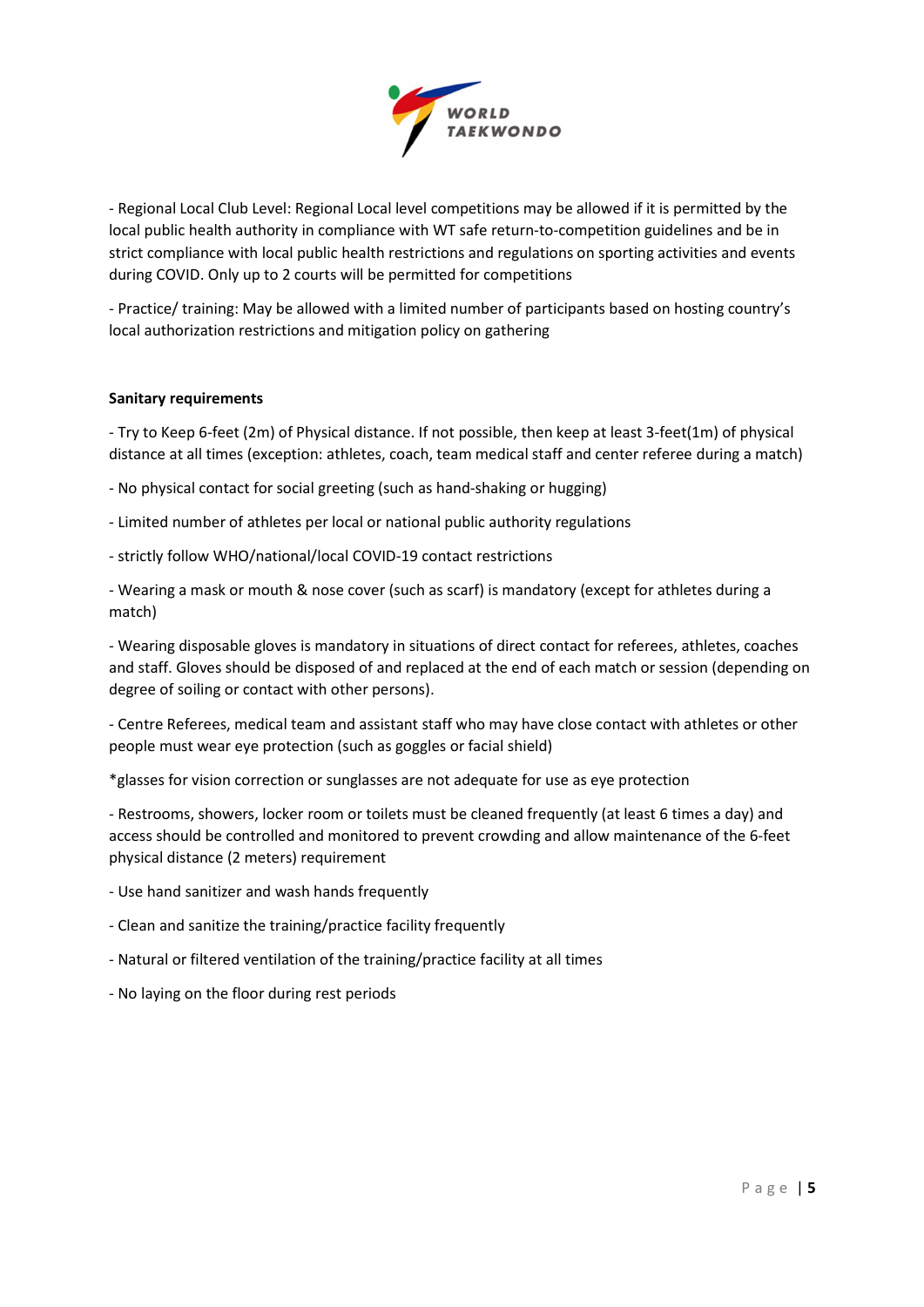

## Recommendations for training and competition

- small group practice and training with 6 feet physical distance if possible (no more than 50 people at the same time in the training, will need to adjust to the size of the facility)

- OC should consider isolating weight categories in individual sessions and increasing the length of the competition to minimize participant crowding during events. - Athletes should wear their own personal equipment only and not share. Personal equipment (protectors, mouthguard, bags, etc.) be sanitized at least twice a day- before wearing the equipment and when finished using the equipment for the day

- Cleaning cloths used for sanitizing must be washed daily

- outdoor practice and training are strongly encouraged, preferably in shade or semi-open venue for good ventilation if possible

- For indoor practice, training, or competition with limited number of participants, always keep the windows open and/or have air ventilation and circulation system ventilation for good air circulation. The facility must ensure 6-feet physical distance (at least 3-feet for inspection area or waiting area) with one-way passage system

- Athletes and coaches who participate in practice and training must wash hands or use hand sanitizer at least every hour and should not rub their eyes or face with uncleaned hands

Athletes and coaches should turn away from each other when sneezing or coughing.

- Athletes and coaches who participate in training must wear either a cloth mask, thin surgical mask, scarf to cover mouth/nose

- Training room and Dojang must be cleaned and sanitized at least 3 times a day (2 hours before starting and in between morning/afternoon/evening sessions especially for Field of Play (FOP), referee waiting room, official's room and medical rooms.

- Any athlete or coach who has been in recent close contact with anyone with COVID19 symptoms or<br>who has been in recent close contact with anyone who has been diagnosed with COVID19 (within the<br>past two weeks) must not pa - Any athlete or coach who has been in recent close contact with anyone with COVID19 symptoms or who has been in recent close contact with anyone who has been diagnosed with COVID19 (within the past two weeks) must not participate in the practice or training until they receive clearance by their medical doctor and follow local or national public health authority.

- Any athlete or coach who has symptoms suggesting COVID19 (such as fever, chills, shortness of breath, fatigue, sore throat, cough, loss of smell or taste, diarrhea, headache) must not participate in the competitions and should immediately undergo COVID19 testing and should be immediately quarantined until cleared by their medical doctor or the local public health authority.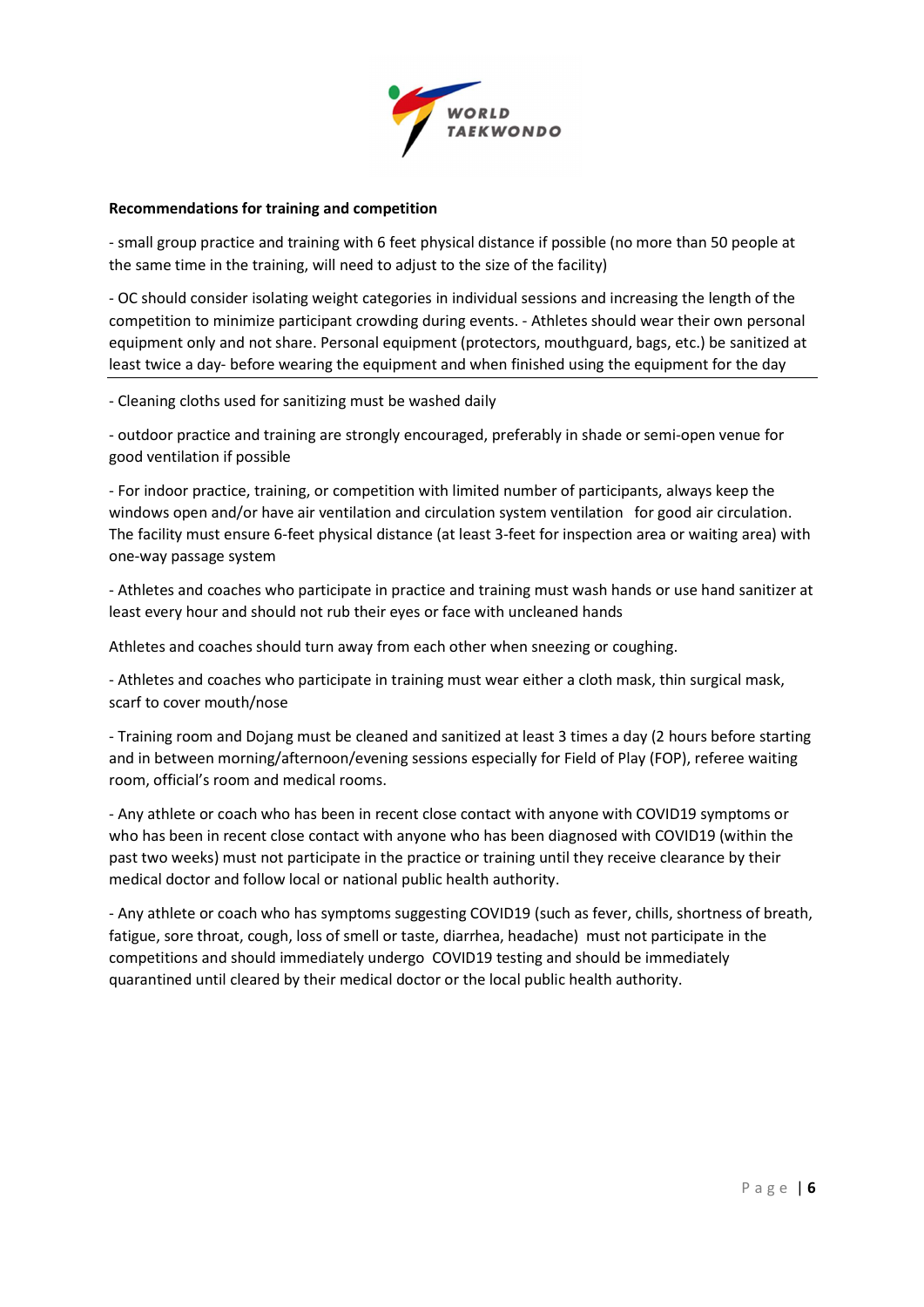

# [3] Safe return-to-competition protocols and recommendations for medium vigilance phase of COVID19

# (Level 2 Vigilance phase – Worldwide pandemic per WHO and national endemic stage

## This protocol will be activated when

- (1) Spread of COVID in the country is no longer considered as active per national public health authority and
- (2) No Lockdown status and regulations have been lifted on international travel and hosting international events according to national public health authority
- (3) there is a significantly lower number of daily confirmed COVID19 cases (stable number of new daily confirmed cases which are less than daily recovery cases. No trend of daily case incremental increases more than 7 days in a row)
- (4) The R value (or R number), the average number of people on to whom an infected person will pass the virus, has to be below 1 (Definition of R number: the average number of people on to whom an infected person will pass the virus)
- (5) Social distancing measure is lifted by national public health authority, but It is still strongly recommended to keep 3 feet (1 meter) of physical distance to avoid close contact and it is still mandatory to wear mask in public AND/OR
- (6) indoor activities are permitted with lifted restrictions according to their national or local public health authority, with no spectator present.

- International Level (WT promoted G1 and above or WT sanctioned): G1 and G2 international WT competitions (both Kyorugi and Poomsae) may be allowed if the organizer strictly follows our WT safe return-to-competition guidelines and the local public health authority of participants' countries restrictions and regulations on sporting activities. Participating countries for this G1 and G2 event must be limited to the same continental union AND countries in endemic stage (not epidemic or pandemic). The number of courts permitted for competitions may be adjusted based on the space available, while ensuring there is at least 4 meters of clearance/space between courts.

- No accredited spectators are permitted. It is recommended, however, to consult national public health authorities for specific regulations on allowing spectators at a sporting event

ensuring there is at least 4 meters of clearance/space between courts.<br>
No accredited spectators are permitted. It is recommended, however, to consult national public health<br>
authorities for specific regulations on allowin - National/State/Province Level (MNA promoted or sanctioned): National/state/province level competitions may be allowed per national and local public health authorities. LOC (Local Organizing Committee) must get permission from national and local public health authorities in compliance to WT safe return-to-competition guidelines and strict compliance with national and local public health restrictions and regulations on sporting activities and events during COVID. The number of courts permitted for competitions may be adjusted based on the space available, while ensuring there is at least 4 meters of clearance/space between courts.

- Regional Local Club Level: Regional Local level competitions may be allowed if it is permitted by the local public health authority in compliance with WT safe return-to-competition guidelines and strict local public health restrictions and regulations on sporting activities and events during COVID. The number of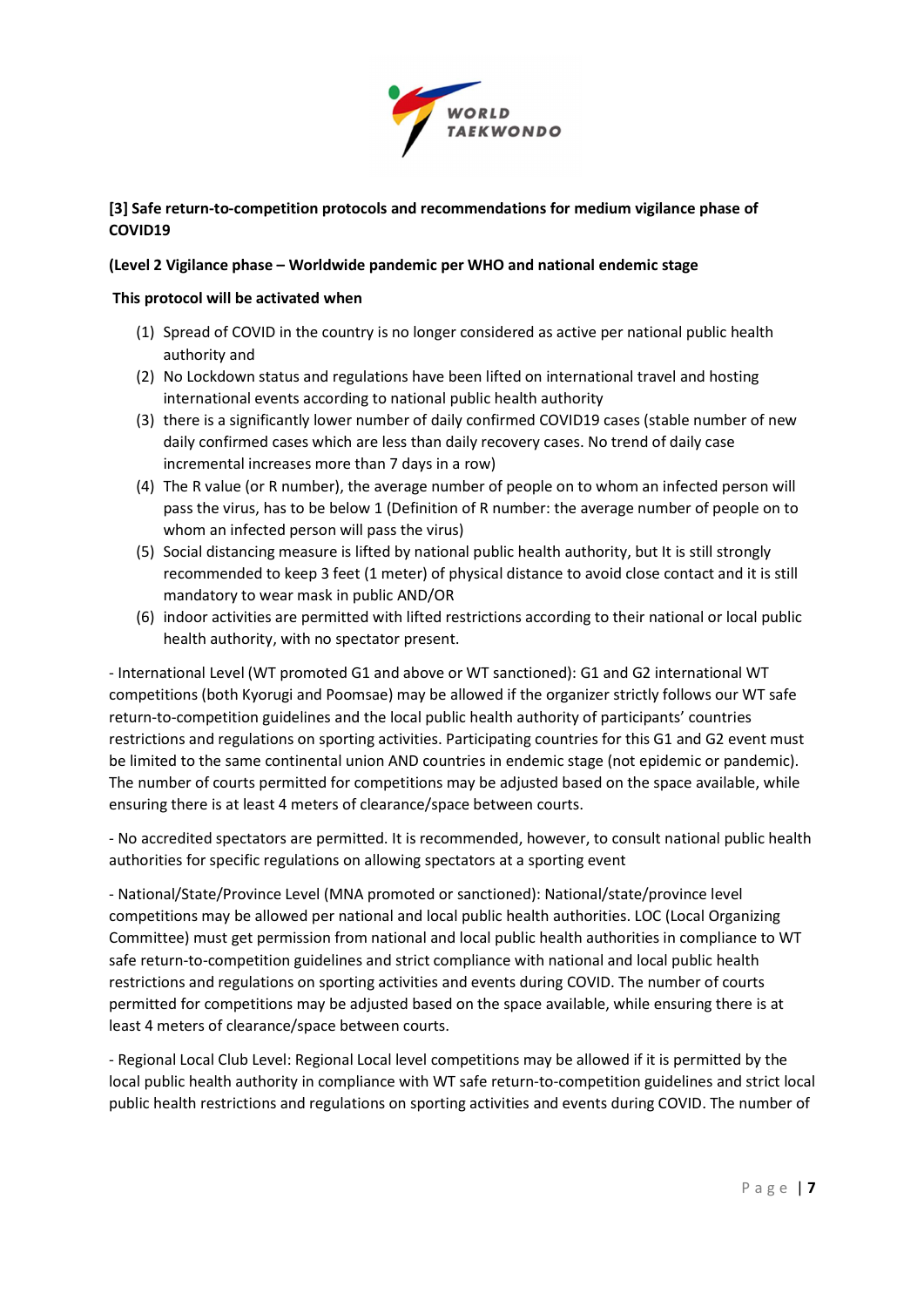

courts permitted for competitions may be adjusted based on the space available, while ensuring there is at least 4 meters of clearance/space between courts.

- Practice/ training: Allowed with limited number of participants per hosting country's local restrictions and mitigation policy on gathering

- Para Taekwondo Competitions: World Taekwondo will follow the International Paralympic Committee (IPC) Classification hygiene and infection control guidelines. In addition, World Taekwondo will implement two meters of physical distance instead of one and half meters. Further there shall be enough time allocated to sanitize the room before next classification.

https://www.paralympic.org/sites/default/files/2020- 07/2020\_06\_25\_IPC%20classification%20hygiene%20infection%20control%20guidelines\_final.pdf

## Sanitary requirements

- Try to Keep at least 3-feet (1m) of Physical distance. If not possible, then keep avoiding close contact at all times (exception: athletes, coach, team medical staff and center referee during the match)

- No physical contact for social greeting (such as hand-shaking or hugging)

- Limited number of athletes and spectators according to the established policies of local or national public authorities

- Strictly follow WHO/national/local COVID-19 contact restrictions

- Wearing Mask or mouth & nose cover (such as scarf) is still mandatory (except for athletes during match or during an active training session)

Wearing disposable gloves is mandatory in situations of direct contact for referees, athletes, coaches and staff. Gloves should be disposed of and replaced at the end of each match or session (depending on degree of soiling or contact with other persons).

- Centre Referees, medical team and assistant staff who may have close contact with athletes or other people must wear eye protection (such as goggles or facial shield).

\*glasses for vision correction or sunglasses are not adequate for use as eye protection

- Centre Referees, medical team and assistant staff who may have close contact with athletes or other<br>people must wear eye protection (such as goggles or facial shield).<br>
"glasses for vision correction or sunglasses are n - Use of Public bathrooms, showers or toilets may be allowed at venue and training/practice area per national and local public health authority. Restrooms, showers, locker room or toilets must be cleaned frequently (at least 6 times a day) and access should be controlled and monitored to prevent crowding and allow maintenance of the 6-feet physical distance (2 meters) requirement

- Use hand sanitizer and wash hands frequently
- Clean and sanitize the training/practice facility frequently
- Ventilation and fresh air circulation of the training/practice facility at all times.
- No laying on the floor during rest periods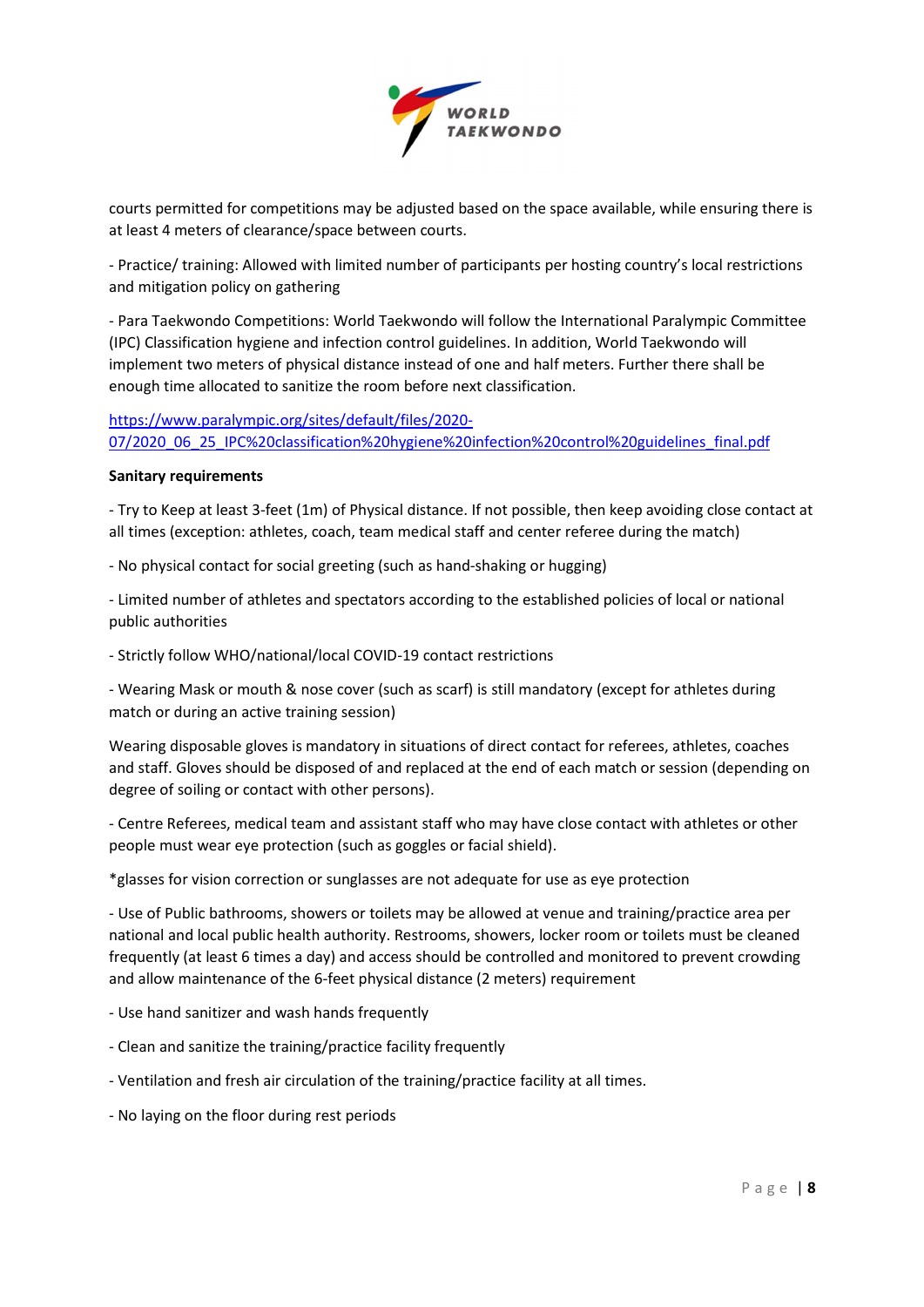

#### Recommendations and considerations for training and competition

- small group practice and training with 6 feet physical distance if possible (less than 50 people at the same time in the same training area based on the size of the facility). The training area must have good ventilation and fresh air circulation

Athletes should wear their own personal equipment only and not share.

- Personal equipment (protectors, mouthguard, bags, etc.) must be sanitized at least twice a day- before wearing the equipment and when finished using the equipment for the day

- Cleaning cloths used for sanitizing must be washed daily

- outdoor practice and training are strongly encouraged, preferably in shade or semi-open venue for good ventilation if possible

- For indoor practice, training or competition with limited number of participants, always keep the windows open and/or use ventilation and air circulation system FAN for fresh air circulation at all times. The facility must ensure 6-feet physical distance (at least 3-feet for inspection area or waiting area) with one-way passage system

- Athletes and coaches who participate in practice and training must wash hands or use hand sanitizer at least every hour and not rub their eyes or face with uncleaned hands

Athletes and coaches should turn away from each other when sneezing or coughing.

- Athletes and coaches who participate in training must wear either cloth mask, thin surgical mask, or scarf to cover mouth/nose

- Training room and Dojang must be cleaned and sanitized at least 3 times a day (2 hours before starting and in between morning/afternoon/evening sessions especially for Field of Play (FOP), referee waiting room, official's room and medical rooms.

- Any athlete or coach who has been in recent close contact with anyone with COVID19 symptoms or who has been in recent close contact with anyone who has been diagnosed with COVID19 (within the past two weeks) must not participate in the practice or training until they receive clearance by their medical doctor and follow local or national public health authority

and in between morning/afternoon/evening sessions especially for Field of Play (FOP), referee waiting<br>norm, official's room and medical rooms.<br>Any athlete or coach who has been in recent close contact with anyone with COVI - Any athlete or coach who has symptoms suggesting COVID19 (such as fever, chills, shortness of breath, fatigue, sore throat, cough, loss of smell or taste, diarrhea, headache) must not participate in the competitions and should immediately undergo COVID19 testing and should be immediately quarantined until cleared by their medical doctor or the local public health authority.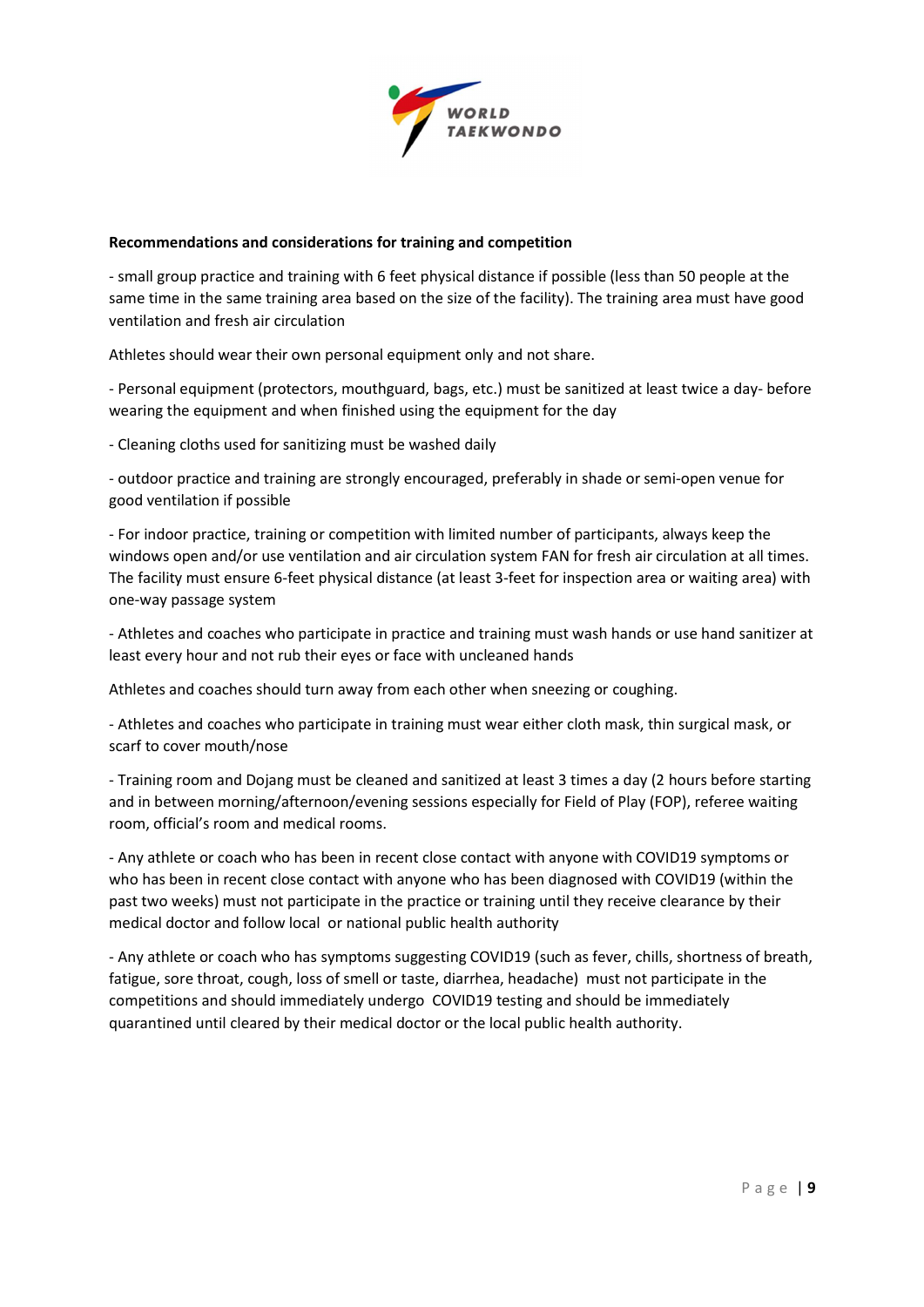

[4] Safe return-to-competition protocols and recommendations for low vigilance phase of COVID19

(Level 1 Vigilance phase – End of Worldwide pandemic (or close to the end of pandemic) per WHO and national endemic stage in more than 90% of Member National Associate countries which includes hosting country and all participating countries)

## This protocol will be activated when

- (1) Spread of COVID in the country is no longer considered as active per national public health authority and
- (2) No Lockdown status and restrictions lifted on international travel and hosting international events according to national public health authority
- (3) there is a significantly lower number of daily confirmed COVID19 cases (stable number of new daily confirmed cases which are less than daily recovery cases. No trend of daily case incremental increases more than 3 days in a row)
- (4) The R Value (or R number), the average number of people on to whom an infected person will pass the virus, has to be below 1
- (5) Social distancing measure is lifted by national public health authority, and 3-feet of physical distancing and mask-wearing is not mandatory anymore
- (6) Indoor activities are permitted without any restrictions according to their national or local public health authority.

- International Level (WT promoted G1 and above or WT sanctioned): Any international WT competitions (both Kyorugi and Poomsae) may be allowed and invite participants from other countries in COVID endemic stage if the organizer strictly follows our WT safe return-to-competition guidelines and the national/local public health authorities of participants' countries restrictions and regulations on sporting activities.

- Spectators are permitted per regulatory guidance of national and regional public health authority

and the national/local public health authorities of participants' countries restrictions and regulations on<br>sporting activities.<br>
- Spectators are permitted per regulatory guidance of national and regional public health au - National/State/Province Level (MNA promoted or sanctioned): National/state/province level competitions are allowed per national and local public health authorities. LOC (Local Organizing Committee) must follow WT safe return-to-competition guidelines and strict adherence to national and local public health restrictions and regulations on sporting activities and events during COVID.

- Regional Local Club Level: Regional Local level competitions are allowed per regulatory guidance of the local public health authority and WT safe return-to-competition guidelines.

- Practice/ training: Allowed with safety precautions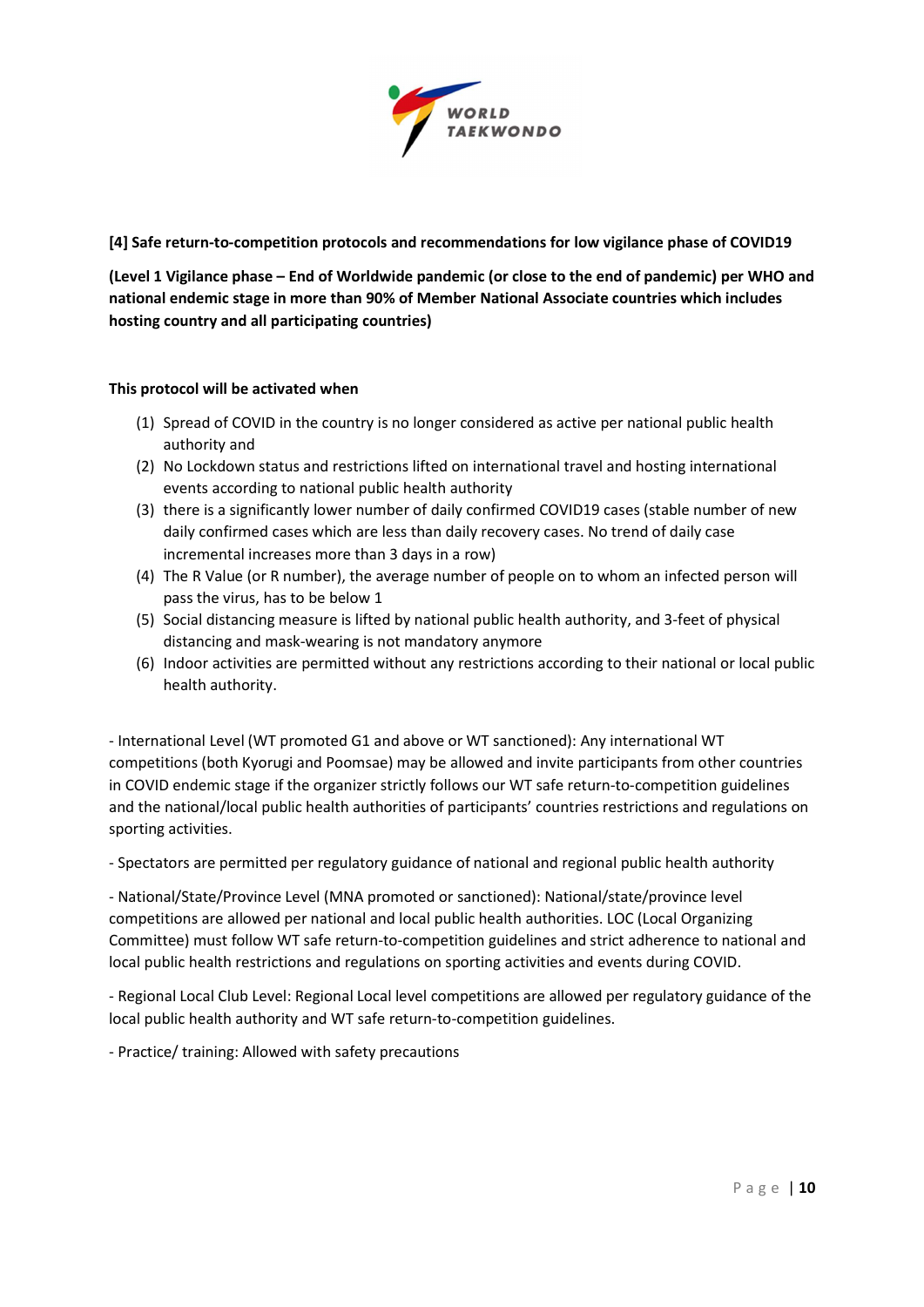

- Para Taekwondo Competitions: World Taekwondo will follow the International Paralympic Committee (IPC) Classification hygiene and infection control guidelines. In addition, World Taekwondo will implement two meters of physical distance instead of one and half meters. Further there shall be enough time allocated to sanitize the room before next classification.

https://www.paralympic.org/sites/default/files/2020- 07/2020\_06\_25\_IPC%20classification%20hygiene%20infection%20control%20guidelines\_final.pdf

## Sanitary requirements

- No requirement for physical distancing anymore. However, try to avoid unnecessary close contact.
- Social greeting (such as handshaking or hugging) is allowed with precautions
- A limited number of spectators are allowed per the regulatory guidelines of local or national public authorities
- still strictly follow WHO/national/local COVID-19 contact restrictions
- Respiratory protection (such as use of a mask or mouth cover) is not required
- Disposable gloves are not mandatory
- Eye protection is not mandatory
- Use of Public bathrooms, showers or toilets is allowed with general contact and sanitary precautions.
- Use hand sanitizer and wash hands frequently
- Clean and sanitize the training/practice facility frequently
- Ventilation of the training/practice facility at all times.

#### Recommendations and considerations for training and competition

- The training area and venue must have good ventilation or multiple open windows
- Athletes should wear their own personal equipment only and not share.

Ferimation of the channing procede heality of an annuals.<br> **Recommendations and considerations for training and competition**<br>
The training area and venue must have good ventilation or multiple open windows<br>
Athletes should - Personal equipment (protectors, mouthguard, bags, etc) must be sanitized at least twice a day- before wearing the equipment and when finished using the equipment for the day

- Cleaning cloths used for sanitizing must be washed daily
- Avoid rubbing eyes or face with uncleaned hands
- Athletes and coaches should turn away from each other when sneezing or coughing.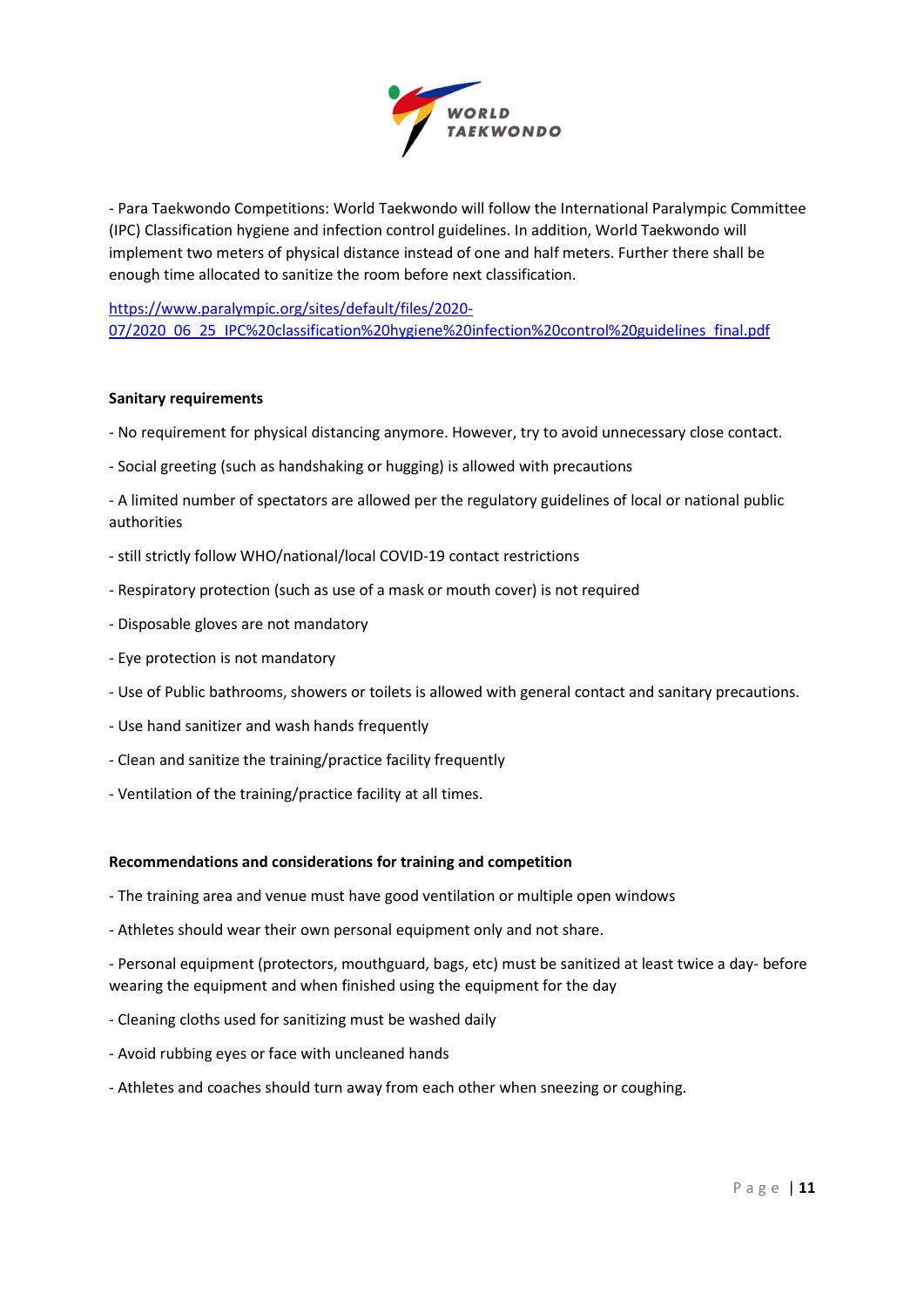

- No mandatory requirement for mask use except for people with symptoms suggesting they may have COVID19

- Training room, Dojang and entire venue must be cleaned and sanitized at least twice a day (2 hours before starting and in between morning/afternoon/evening sessions

- Any athlete or coach who has been in recent close contact with anyone with COVID19 symptoms or who has been in recent close contact with anyone who has been diagnosed with COVID19 (within the past two weeks) must not participate in the practice or training until they receive clearance by their medical doctor or local public health authority

- Any athlete or coach who has symptoms suggesting COVID19 (such as fever, chills, shortness of breath, fatigue, sore throat, cough, loss of smell or taste, diarrhea, headache) must not participate in the competitions and should immediately undergo COVID19 testing and should be immediately quarantined until cleared by their medical doctor or the local public health authority.

# More Specific Requirements before and during competition

# Requirements before Competitions:

- Only MNA countries that are not in COVID19 pandemic status and strictly follow WHO and national restrictions and regulations on COVID19 mitigation strategies and prevention shall be selected for hosting a competition.
- Only MNA countries that have adequate capacity to perform COVID testing and diagnose and manage and treat participants (athletes, coaches, referees, officials, etc) with suspected COVID can host a competition.
- Assessment of safety and feasibility of hosting planned competition at the hosting country will begin 6 months prior to the competition especially for medical inspection visit
- Assessment of safety and reasisibility of hosting planed competition at the hosting country will<br>
begin 6 months prior to the competition especially for medical inspection visit<br>
6 months before the planned competition 6 months before the planned competition date, OC games director and OMD must get a confirmation from their national and local public health authority and local designated hospital(s) that the OC will be able to host in accordance to their national and local public health regulations and WT guidelines and protocols for safe return to competition guidelines to be considered for hosting the competition. Without documented confirmation from their designated hospital, national and local public health authority, the country will not be considered for the competitions.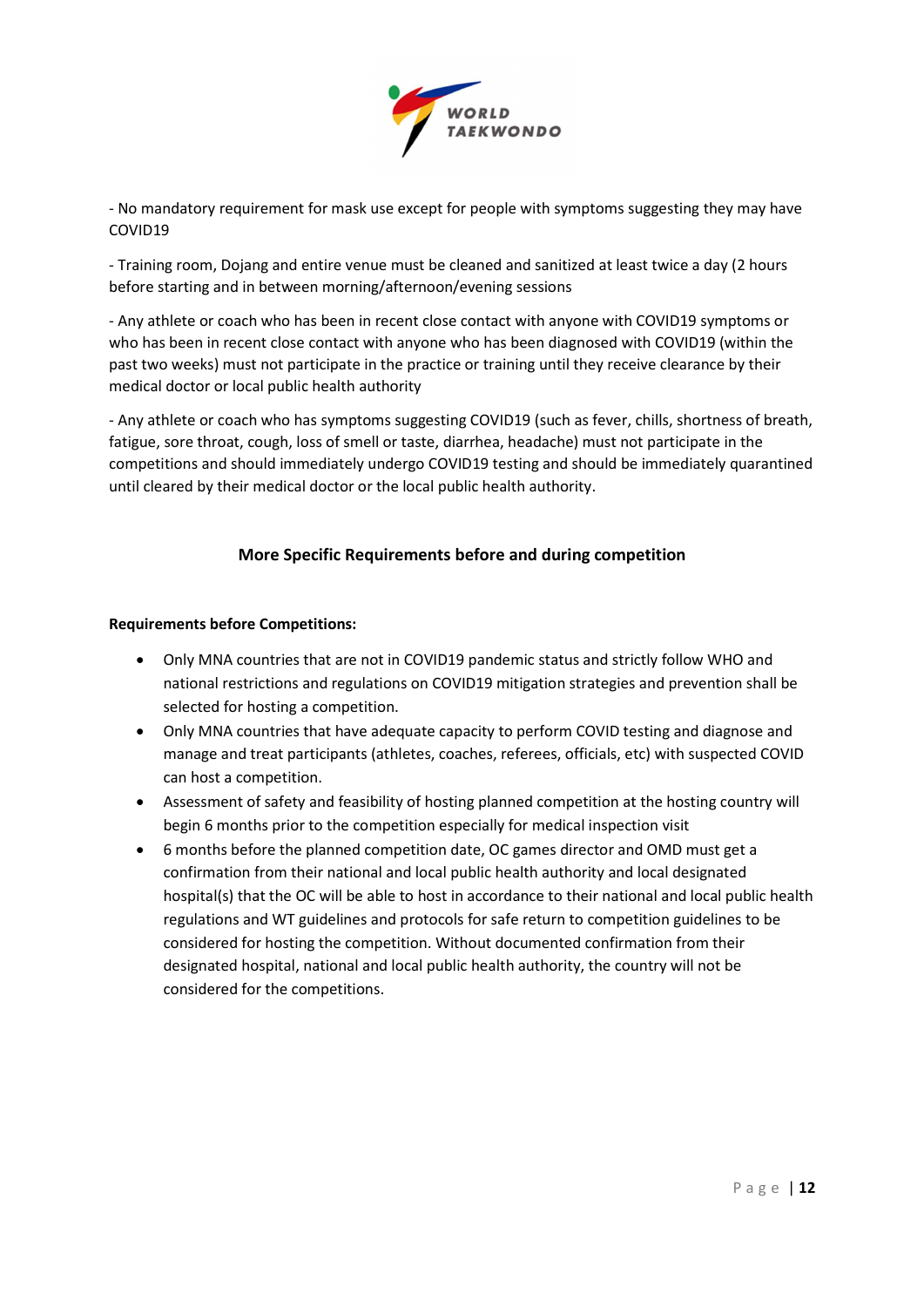

- LOC (Local Organizing Committee) in a hosting country must continue to communicate with national and regional public health authorities and provide updates on COVID19 preparedness to WT sport and medical committee at least bi-monthly until the competition ends.
- The competition plan will be definitively confirmed 1 month prior to the competition during the COVID19 pandemic.
- Every person who attends the competition must bring medical proof of Negative COVID19 status (this includes all officials, team members, athletes, referees, OC workers & volunteers, security, sport hall workers, transportation drivers. Etc.) Medical proof shall be in the form of a certificate indicating a negative COVID19 test result which was performed within 7 days of arrival in the host facilities.
- The Medical Certificate and Attestation of quarantine and negative testing for each participating individual must be signed by the individual (or by parents or legal guardian if participant is a minor) and submitted for confirmation of participation to appropriate authorizing personnel as specified below:
	- Athletes and MNA personnel (coaches and other staff) must submit them to MNA medical director (or team doctor) for review and confirmation, which will be sent to WT GMS for registration
	- WT Officials and staff (or staff from affiliated companies) must submit them to WT medical committee, which will be sent to WT GMS for registration
	- OC officials, staff and volunteer must submit them to OC OMD
- COVID testing must be done NO MORE THAN 7 days before arrival date. After COVID testing, all participants must be quarantined until the start date for the competition
- If COVID testing cannot be done because of special circumstances (due to problem with accessibility to COVID testing due to home country limitations, etc.) then the participant must be quarantined for 14 days until the start date for the competition
- be quarantined for 14 days until the start date for the competition<br> **e** CVID is esting, quarantine, education for preacutions and prevention of COVID and<br>
management of MNA athletes or other staff with possible or confir COVID testing, quarantine, education for precautions and prevention of COVID and management of MNA athletes or other staff with possible or confirmed COVID are primarily responsibilities of MNA team doctor (or team medical staff or MNA medical director). If no team doctor or medical staff are available for the competition, MNA head of team or head coach must assume the responsibilities.
	- COVID testing, quarantine, education for precautions and prevention and management of OC officials, staff, referees, spectators, volunteers are primarily responsibilities of OC and OMD (OC official medical director).
	- COVID screening questionnaire must be filled by each athlete every day and the coach or team medical staff are responsible for collecting their athlete's complete questionnaires and submit to the OC.
	- OC must designate at least 3 staff every day for performing COVID screening questionnaire collection and temperature checks for people entering the venue every day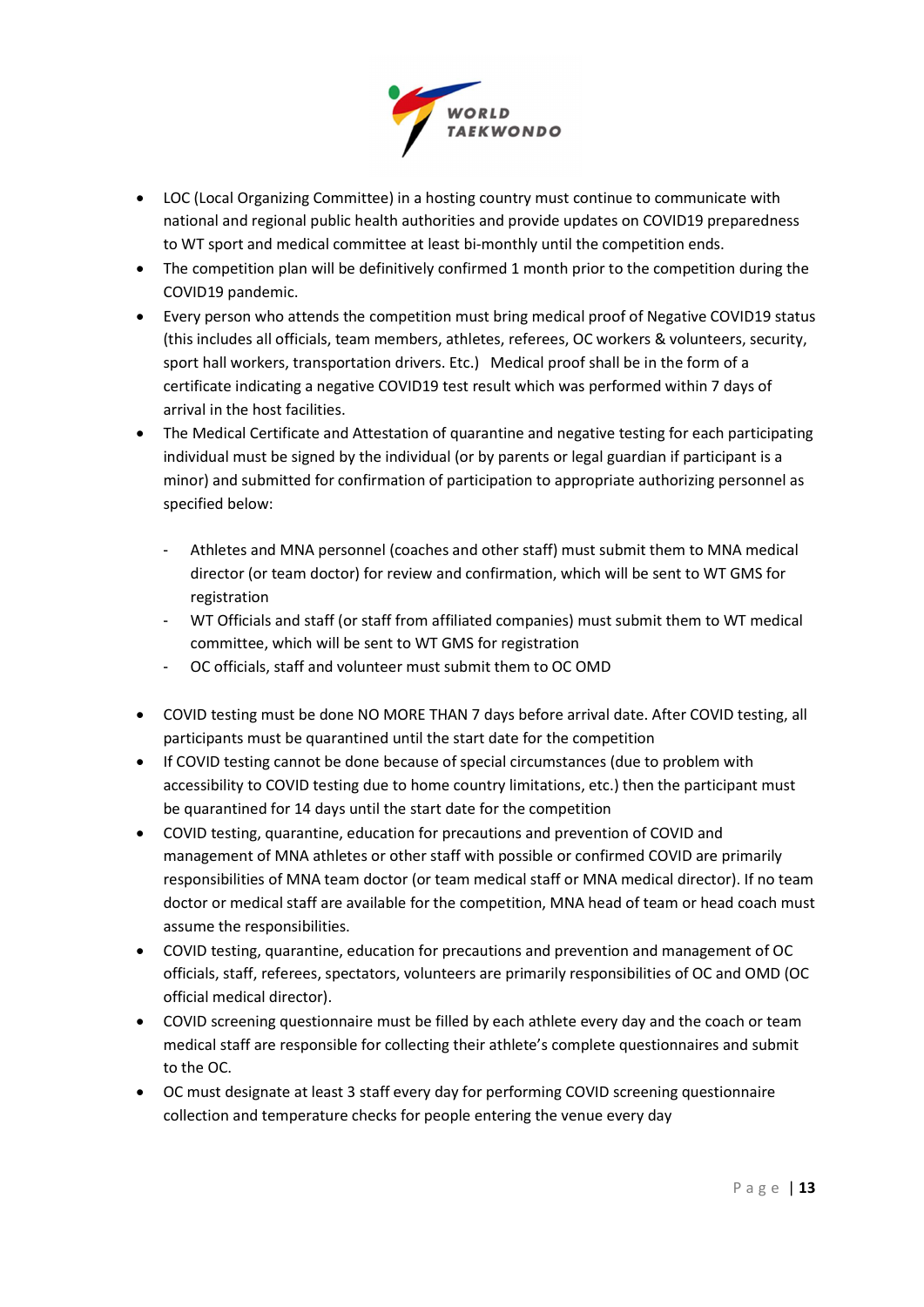

- MNA team must transport enough masks, disposable gloves, and hand sanitizers for their team for entire event period
- MNA team doctor (or team medical staff) must bring a thermometer to check temperature for the team members.
- Referees must bring their own masks, disposable gloves, and personal hand sanitizers as well as eye protection goggles (for centre referee)

# Requirements for venue

- Screening questionnaire on signs or symptoms for COVID19 must be filled out by each participant and submitted to screening staff daily before entering the venue. temperature testing will also be performed daily before entering the venue
- An Outdoor arena with shade or ceiling is preferred. If it is not available, then OC must choose a large venue with a good ventilation system and enough windows for good ventilation at all times.
- Each area in the venue (medical room, referee resting area, training area, weigh-in area, inspection area, etc.) must be large enough to allow adherence to the physical distancing guidelines (at least 3 feet, preferably 6 feet)
- OC must place hand sanitizers in each area in the venue and refill sanitizers in timely manner
- If possible, venue must have one-way passage system (to avoid facing each other on entry and exit)
- During weigh ins, Gloves and masks are to be worn and physical distancing is to be adhered to (see WT guidelines on each vigilance phase)
- No in-person head of team meeting (rules online, draws published online, virtual meeting))
- No in-person medical meeting (virtual only)
- Sport Arena has to be disinfected before competition by authorized companies.
- Training room, Dojang and entire venue must be cleaned and sanitized at least 3 times a day (2 hours before starting and in between morning/afternoon/evening sessions
- OC must provide Covid-19 safety banners and post at all competition-related locations.
- Sport Arena has to be disinfected before competition by authorized companies.<br>
 Training room, Dojang and entire venue must be cleaned and sanitized at least 3 times a day (2<br>
hours before starting and in between mor OC must prepare for separate medical isolation room for suspected COVID patients which is separate (and can be completely closed off by doors) from the general medical treatment room which has good ventilation and fresh air circulation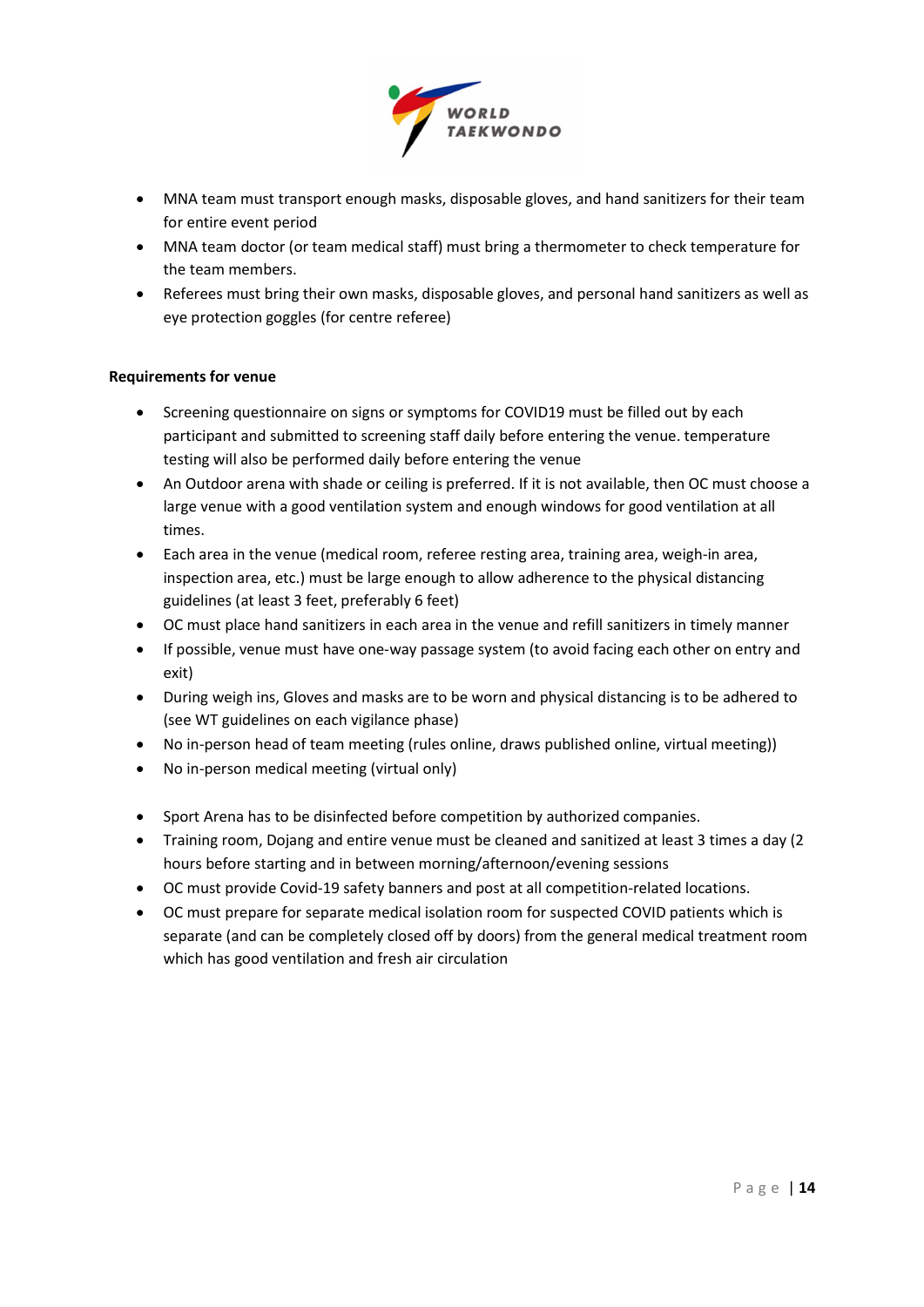

## Requirements for Registration:

- Registration of all teams must be online in advance
- Accreditations of all teams must be online in advance
- Entry fee must be paid via bank transfer to designated bank account which will be posted online
- Credential plastic cover and lanyard can be picked up at official hotel up on arrival
- All accreditation cards for officials and OC will be printed and distributed on site.

## Requirements during Competition:

- OC must prepare to be able to supply enough masks, gloves, hand sanitizer and disposable gowns for volunteers, OC officials and staff, referees, medical team, WT officials and staff. Also, OC must have enough supplies to allow an MNA team to purchase those supplies in case MNA needs extra supplies.
- All team members, officials, OC staff must wear a mask during all operations within venue. (for vigilance level 2,3 and 4)
- On the day prior to the competition and each day of competition, at least 2 volunteers in the arena (in addition to at least 2 volunteers at the entrance of arena) must be assigned by OC to provide masks and gloves to referees and WT/OC officials and staff and refill hand sanitize
- Monitors for compliance at venue
- OC providing screeners at entrance to collect screening questionnaires and to take temperatures
- Each team is responsible for supplying their own masks and gloves.
- OC should prepare to provide enough masks in case teams need to purchase new ones as needed.
- athletes are exempted from wearing a mask during matches.
- OC has to provide 4 weigh in rooms (2 male, 2 female)
- During the weigh-in; distance between athletes at the line has to be a minimum of 3-feet(1m).
- All athletes have to weigh in one by one with physical distancing
- During Level 3 and 2 phases, no spectators or teams are allowed to enter the spectator area. Only WT Officials and MNA officials of participating teams are allowed in the spectator area.
- Each team can bring their own photographer during all tournaments and they will be allowed access to spectator area.
- OC has to provide 4 weigh in rooms (2 male, 2 female)<br>
 During the weigh-in; distance between a thiletes at the line has to be a minimum of 3-feet(1m).<br>
 All athletes have to weigh in one by one with physical distanc Only athletes who have upcoming competition session for the day can use the warm-up area. They can enter warm-up area 90minutes before their session starts), athletes who completed their match for the day cannot use the warm-up area.
	- Only athletes and team personnel competing on designated day to be allowed in venue.
	- Personal and shared equipment for competition must be disinfected each time before use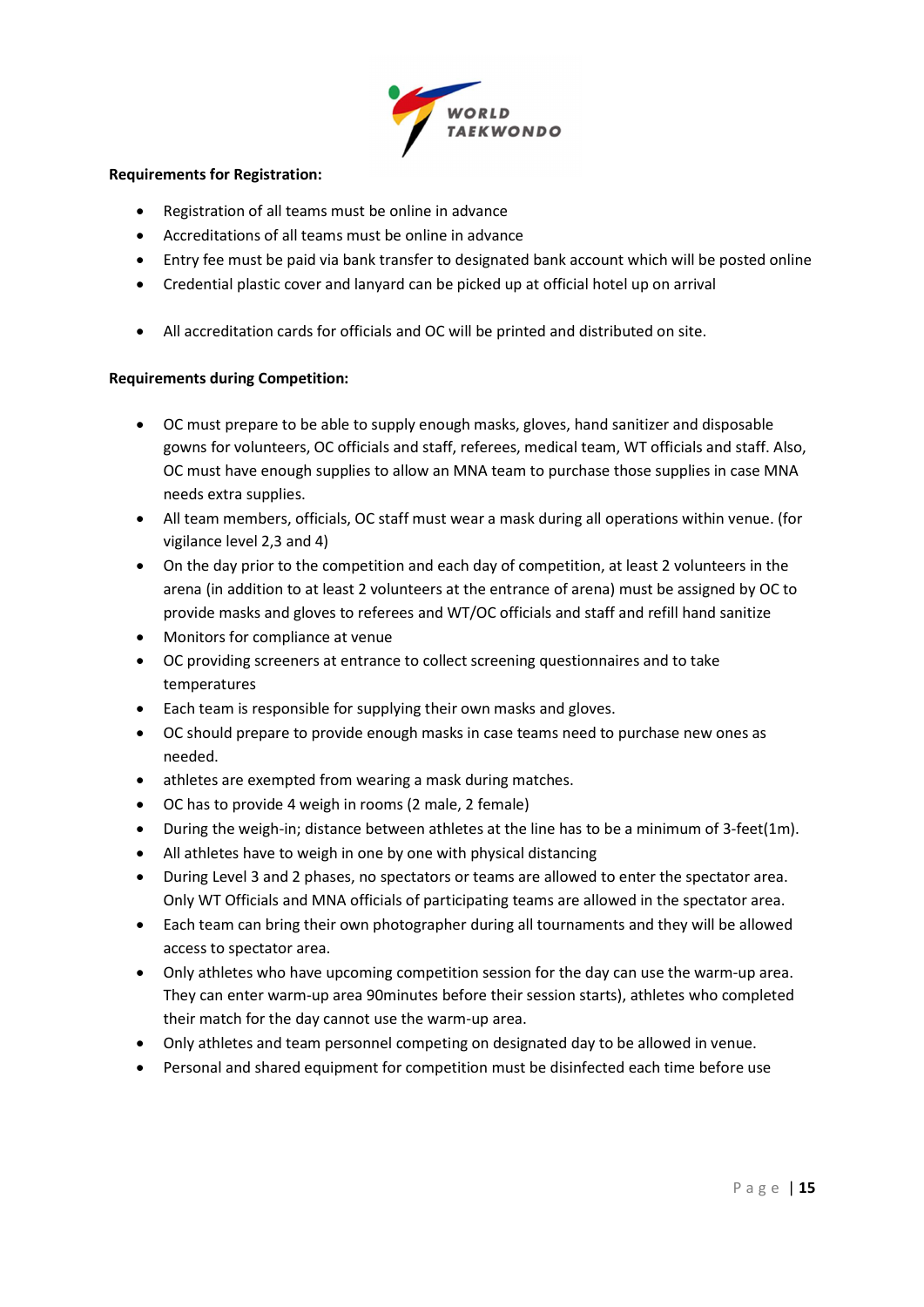

## Requirements for Medal Ceremony:

- 1meter physical distancing of podiums and athletes, and podium width should be 4 meters, assigning each athlete with 1meter space
- No shaking hands of athletes, officials and team members. Bowing is recommended for greeting.
- Mask can be briefly removed for photos with strict physical distancing
- Medal presenter must wear mask and gloves
- Awarding ceremony must be done at the end of each session.

## Requirements for Medical Room:

- Must be cleaned at least 3 times a day (before competition starts and in between morning/afternoon/evening sessions)
- Hand sanitizer must always be available
- Full PPE (personal protection equipment) must to be worn by medical staff at all times, which include Facial shield, masks (N95 masks must be available for medical staff and provided by the OC), disposable gowns and disposable gloves. Gloves must be changed after treating each patient.
- OMD and OC must communicate directly to local public health authority and designated hospital for suspected or confirmed COVID19 cases.
- A sink to handwash with soap must be available either in the medical room or within 10 meters of the medical room
- OC must prepare for separate large medical isolation room with good ventilation for suspected COVID patients which is separate (and can be completely closed off by doors) from the general medical treatment room.

#### Anti-Doping in COVID19 outbreak

The recommendations of the World Anti-Doping Agency relating to the COVID 19 outbreak must be strictly observed during doping controls carried out outside the competition or during sports competitions promoted and sanctioned by the WT.

Anti-Doping in COVID19 outbreak<br>The recommendations of the World Anti-Doping Agency relating to the COVID 19 outbreak must be<br>strictly observed during doping controls carried out outside the competition or during sports<br>co Athletes, team staff and representatives are strongly encouraged to refer to the document COVID-19: ADO GUIDANCE FOR RESUMING TESTING (published on 6th, May, 2020) on the WADA website: https://www.wadaama.org/sites/default/files/resources/files/20200506\_ado\_guidance\_resuming\_testing\_en.pdf